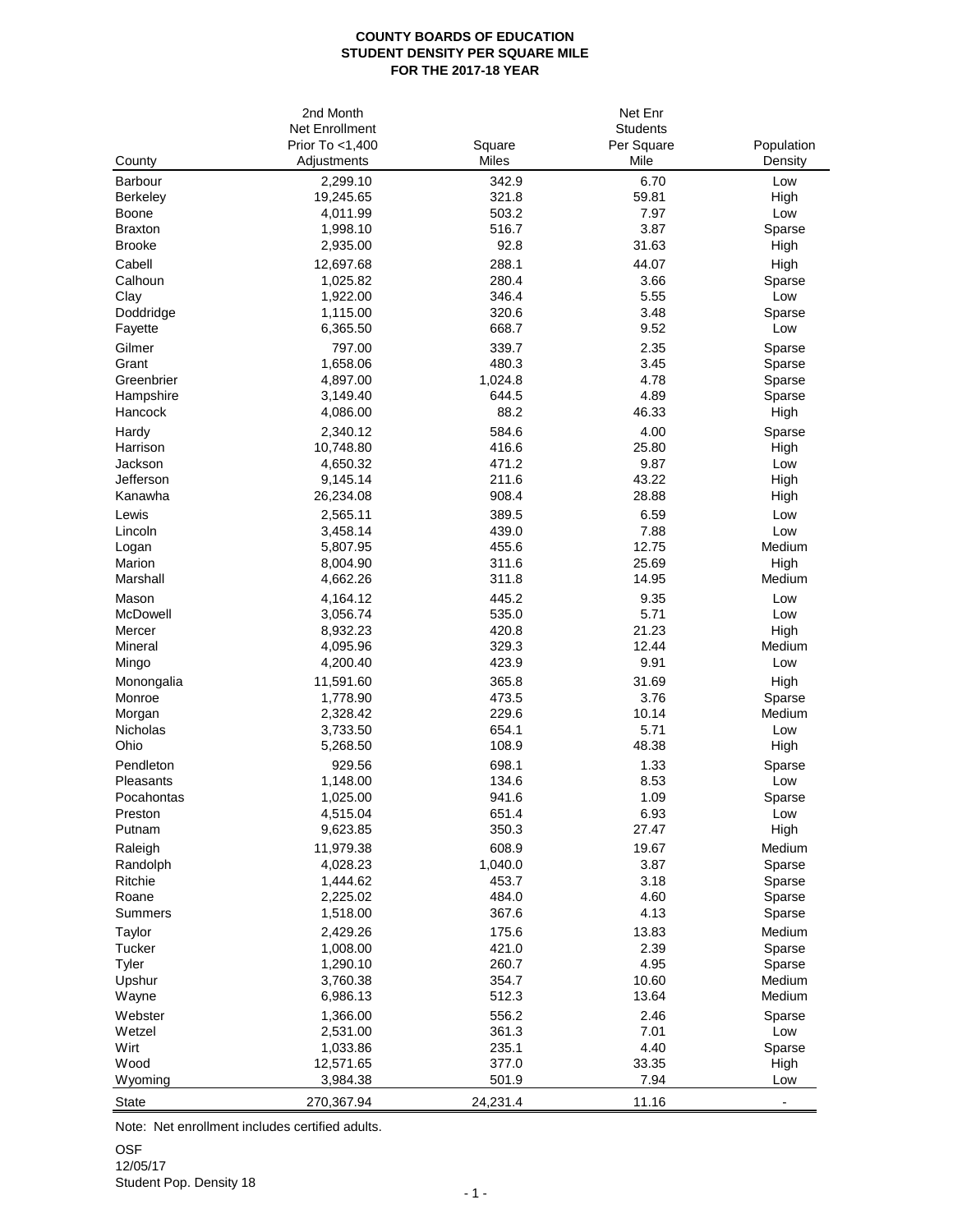## **COUNTY BOARDS OF EDUCATION STUDENT DENSITY PER SQUARE MILE ARRANGED IN ASCENDING ORDER FOR THE 2017-18 YEAR**

|                          |                                           | 2nd Month       |          | Net Enr         |                          |
|--------------------------|-------------------------------------------|-----------------|----------|-----------------|--------------------------|
|                          |                                           | Net Enrollment  |          | <b>Students</b> |                          |
|                          |                                           | Prior To <1,400 | Square   | Per Square      | Population               |
| Ct.                      | County                                    | Adjustments     | Miles    | Mile            | Density                  |
|                          | <b>Sparse Student Population Density:</b> |                 |          |                 |                          |
| 1                        | Pocahontas                                | 1,025.00        | 941.6    | 1.09            | Sparse                   |
| $\overline{\mathbf{c}}$  | Pendleton                                 | 929.56          | 698.1    | 1.33            | Sparse                   |
| 3                        | Tucker                                    | 1,008.00        | 421.0    | 2.39            | Sparse                   |
| 4                        | Gilmer                                    | 797.00          | 339.7    | 2.35            | Sparse                   |
| 5                        | Webster                                   | 1,366.00        | 556.2    | 2.46            | Sparse                   |
| 6                        | Ritchie                                   | 1,444.62        | 453.7    | 3.18            | Sparse                   |
| $\overline{7}$           | Grant                                     | 1,658.06        | 480.3    | 3.45            | Sparse                   |
| 8                        | Doddridge                                 | 1,115.00        | 320.6    | 3.48            | Sparse                   |
| 9                        | Calhoun                                   | 1,025.82        | 280.4    | 3.66            | Sparse                   |
| 10                       | Monroe                                    | 1,778.90        | 473.5    | 3.76            | Sparse                   |
| 11                       | Randolph                                  | 4,028.23        | 1,040.0  | 3.87            | Sparse                   |
| 12                       | <b>Braxton</b>                            | 1,998.10        | 516.7    | 3.87            | Sparse                   |
| 13                       | Hardy                                     | 2,340.12        | 584.6    | 4.00            | Sparse                   |
| 14                       | Summers                                   | 1,518.00        | 367.6    | 4.13            | Sparse                   |
| 15                       | Wirt                                      | 1,033.86        | 235.1    | 4.40            | Sparse                   |
| 16                       | Roane                                     | 2,225.02        | 484.0    | 4.60            | Sparse                   |
| 17                       | Greenbrier                                | 4,897.00        | 1,024.8  | 4.78            | Sparse                   |
| 18                       | Tyler                                     | 1,290.10        | 260.7    | 4.95            | Sparse                   |
|                          |                                           |                 |          |                 |                          |
| 19                       | Hampshire                                 | 3,149.40        | 644.5    | 4.89            | Sparse                   |
|                          | Low Student Population Density:           |                 |          |                 |                          |
| 20                       | Clay                                      | 1,922.00        | 346.4    | 5.55            | Low                      |
| 21                       | Nicholas                                  | 3,733.50        | 654.1    | 5.71            | Low                      |
| 22                       | McDowell                                  | 3,056.74        | 535.0    | 5.71            | Low                      |
| 23                       | Lewis                                     | 2,565.11        | 389.5    | 6.59            | Low                      |
| 24                       | Barbour                                   | 2,299.10        | 342.9    | 6.70            | Low                      |
| 25                       | Preston                                   | 4,515.04        | 651.4    | 6.93            | Low                      |
| 26                       | Wetzel                                    | 2,531.00        | 361.3    | 7.01            | Low                      |
| 27                       | Lincoln                                   | 3,458.14        | 439.0    | 7.88            | Low                      |
| 28                       | Wyoming                                   | 3,984.38        | 501.9    | 7.94            | Low                      |
| 29                       | Boone                                     | 4,011.99        | 503.2    | 7.97            | Low                      |
| 30                       | Pleasants                                 | 1,148.00        | 134.6    | 8.53            | Low                      |
| 31                       | Mason                                     | 4,164.12        | 445.2    | 9.35            | Low                      |
| 32                       | Fayette                                   | 6,365.50        | 668.7    | 9.52            | Low                      |
| 33                       | Mingo                                     | 4,200.40        | 423.9    | 9.91            | Low                      |
| 34                       | Jackson                                   | 4,650.32        | 471.2    | 9.87            | Low                      |
|                          |                                           |                 |          |                 |                          |
|                          | <b>Medium Student Population Density:</b> |                 |          |                 |                          |
| 35                       | Morgan                                    | 2,328.42        | 229.6    | 10.14           | Medium                   |
| 36                       | Upshur                                    | 3,760.38        | 354.7    | 10.60           | Medium                   |
| 37                       | Mineral                                   | 4,095.96        | 329.3    | 12.44           | Medium                   |
| 38                       | Logan                                     | 5,807.95        | 455.6    | 12.75           | Medium                   |
| 39                       | Wayne                                     | 6,986.13        | 512.3    | 13.64           | Medium                   |
| 40                       | Taylor                                    | 2,429.26        | 175.6    | 13.83           | Medium                   |
| 41                       | Marshall                                  | 4,662.26        | 311.8    | 14.95           | Medium                   |
| 42                       | Raleigh                                   | 11,979.38       | 608.9    | 19.67           | Medium                   |
|                          | <b>High Student Population Density:</b>   |                 |          |                 |                          |
| 43                       | Mercer                                    | 8,932.23        | 420.8    | 21.23           | High                     |
| 44                       | Harrison                                  | 10,748.80       | 416.6    | 25.80           | High                     |
|                          |                                           |                 |          |                 |                          |
| 45                       | Marion                                    | 8,004.90        | 311.6    | 25.69           | High                     |
| 46                       | Putnam                                    | 9,623.85        | 350.3    | 27.47           | High                     |
| 47                       | Kanawha                                   | 26,234.08       | 908.4    | 28.88           | High                     |
| 48                       | Monongalia                                | 11,591.60       | 365.8    | 31.69           | High                     |
| 49                       | <b>Brooke</b>                             | 2,935.00        | 92.8     | 31.63           | High                     |
| 50                       | Wood                                      | 12,571.65       | 377.0    | 33.35           | High                     |
| 51                       | Jefferson                                 | 9,145.14        | 211.6    | 43.22           | High                     |
| 52                       | Cabell                                    | 12,697.68       | 288.1    | 44.07           | High                     |
| 53                       | Hancock                                   | 4,086.00        | 88.2     | 46.33           | High                     |
| 54                       | Ohio                                      | 5,268.50        | 108.9    | 48.38           | High                     |
| 55                       | <b>Berkeley</b>                           | 19,245.65       | 321.8    | 59.81           | High                     |
| $\overline{\phantom{a}}$ | State                                     | 270,367.94      | 24,231.4 | 11.16           | $\overline{\phantom{a}}$ |